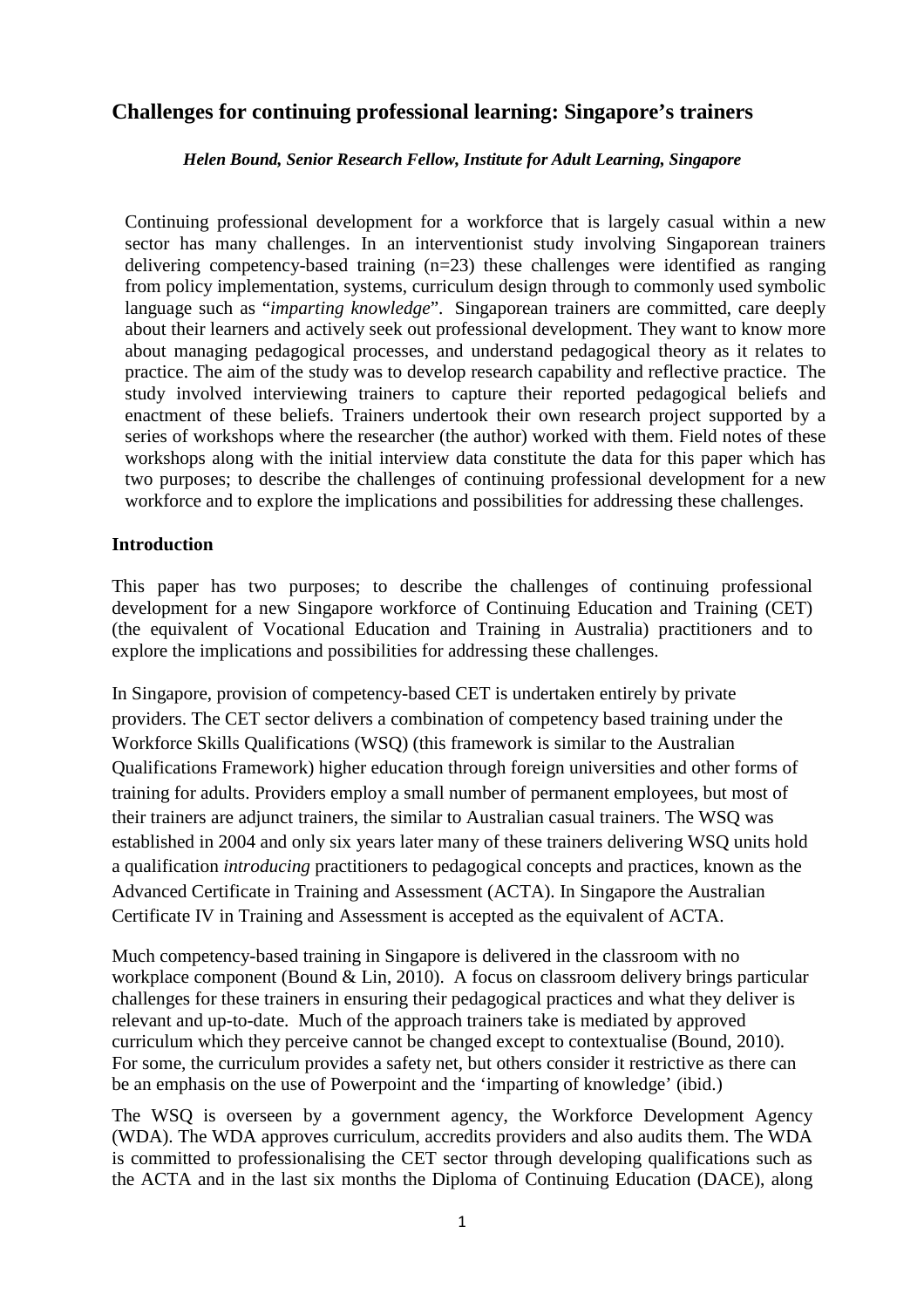with two Masters Courses. These initiatives have been developed by the Institute for Adult Learning (IAL). The IAL established the Adult Educator's Network (AEN) in November 2009 and now has over 500 individual members and 20 corporate members. In its first year of inception, the AEN focused its effort in raising awareness of members in the areas of pedagogical skills development, professional development pathways available for Adult educators and current trends in practice and pedagogy, through the organisation of 42 events and activities (overseas study trip & seminars), the formation of four Special Interest Groups (SIGs) and production and circulation of the AEN e-Alert. These initiatives are in the context of Government initiatives and considerable budget allocation to developing innovation and creativity in its workforce (ESC, 2010). This strategy poses further challenges for CET trainers and those who support them.

### **Literature**

Salvo and Lupou (2009) note that in Europe, there has been "little attention paid to … the further professionalising of staff working in adult learning" (p. 2227). In Singapore, the process of professionalising the industry is quite recent, as is a system of competency based training. While there are a many studies exploring the pedagogical beliefs of school teachers (e.g. Fives, 2003; Chan & Elliot, 2004; Browne, Kelly & Sargent, 2008), the pedagogical beliefs of continuing education/vocational education trainers are unknown. The closing of the gap in our understanding of trainer's pedagogical knowledge can contribute to the professionalisation of this dedicated group of professionals by providing information for planning for professional learning in different industry sectors. In Singapore, the term 'pedagogy' appears to be strongly associated with teaching in schools and a strongly didactic, instrumental approach. A teacher's or trainer's pedagogy is defined in this paper as the beliefs and assumptions deeply embedded in the strategies and approaches used by practitioners. Pedagogical beliefs therefore may fall anywhere along a teacher/learner continuum.

Commitment to the continuing professionalisation of trainers identifies a need to clarify professional needs and purposes and the trajectory of this diverse group of professionals. However, the term professional development is problematic as it can be suggestive of a deficit model, where things are done *to* the professional who is perceived as lacking in aspects of their expertise (Webster-Wright, 2009). Professional *learning* on the other hand, implies that which the practitioner has control over and which is contributed to by interaction with others; important if opportunities for deepening professional expertise are to be meaningful and impact on changes in practice. Webster-Wright (2009) notes that "it is only through challenging implicit assumptions and questioning taken-for-granted practices that professional learning can lead to changes in practice" (p. 703). It is not easy to question taken-for granted assumptions; to identify and name them and restructure conceptual frameworks (Boud, Keogh & Walker, 1985) then change what you have always done. The study (Bound, 2010) on which this paper draws its data was designed to provide opportunities for practitioners to gather data about their experiences and reflect on their findings and its implications for practice, thus providing opportunities for reflection, and dialogue based on evidence. The process of data collection and exposure to multiple perspectives exposes the qualitative researcher to new experiences and in the process to a 'messy area' (Cook, 2009). In this 'messy' area, long held views can be disrupted, seen for the first time perhaps through what is reflected back to the researcher in the data they have collected and analysed. This is one approach to professional learning, but professional learning is more far-reaching than practitioner research and dialogue. Professional learning can be understood as a range of activities, structured and unstructured which contribute to a practitioner's constantly evolving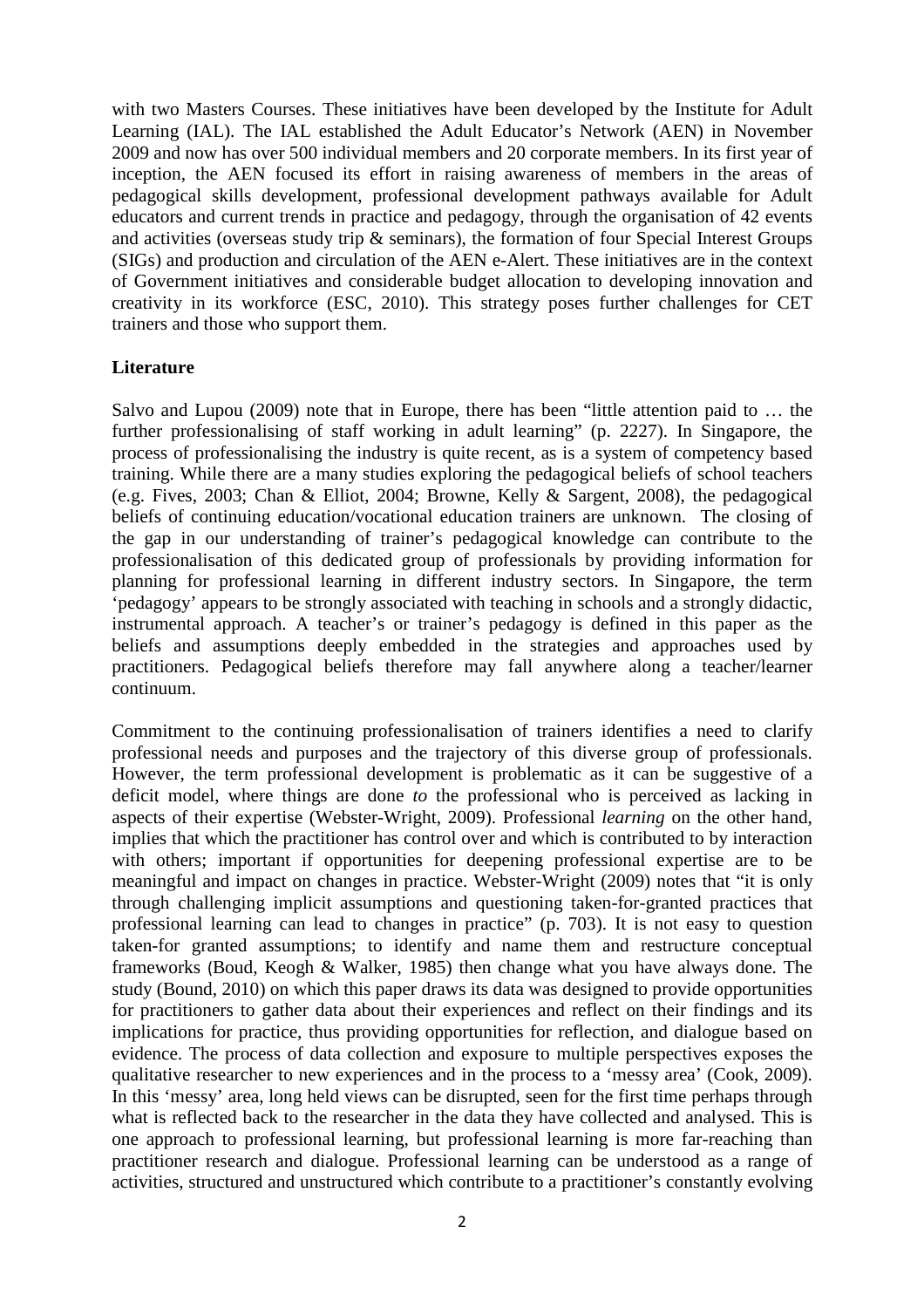notions of pedagogy and practice. Such activities may include for example, training in a variety of settings, providing opportunities for dialogue comparing strategies and approaches between settings and learners.

The literature on professional development generally considers context and learning as separate (Webster-Wright, 2009), yet perhaps the single most important influence on reflection and learning is context (Boud & Walker, 1998, p. 196). What is meant by context varies; it is multi-dimensional, somewhat amorphous and difficult to conceptualise. Webster-Wright (2009) for example, note that professionals are socialized into ways of thinking and acting, shaping ways of being and learning, power relations and voice. This suggests that context refers to professional discourses and the working relations professionals work in and with. In this paper context is understood as being embedded in our activity, the trajectories we follow, the tools we have access to and use, and the relations we live and work in and with (Bound, 2007). What individuals believe and how they act and their influence on contextual conditions is understood as shaped by historical, cultural and social conditions that are reflected in mediational tools such as language, symbols and the media (Wertsch, 1991; Wertsch, del Rio & Alvarez, 1995).

The nature of the contract (Newman, 1993) trainers have with their providers, the culture and structure of the provider, the pedagogy embedded in curriculum documents are all examples of contextual dimensions. Access to professional learning opportunities is mediated by the culture of the provider (CET provider) which in turn is mediated by policy such as quality assurance requirements, the domain knowledge of the WSQ framework being delivered and the provider's relationships with their industry and the companies within that industry. In a study of structures and cultures in Australian Registered Training Organisations (RTOs) (n=10), Clayton, Fisher, Harris, Bateman and Brown (2008) found that different cultures in small RTOs (these are closer to Singaporean CET providers than the large public Australian RTOs) were related to different ways of doing business, leadership, relationships and credibility with employers, amongst other factors. In the Australian context relationships with employers form part of the communities of practice for trainers, providing opportunities for informal professional learning. For example, Bound and Salter (2007) found that VET trainers in the building industry were inclined to use open questions when assessing on-thejob, but tended to use more closed questions when training in the classroom. As Webster-Wright (2009) note, workplace learning for effective Continuing Professional Learning is of central importance.

### **Methodology**

This paper draws on interview and workshop data from an interventionist study designed to develop reflective practice and research capability for trainers from two different industry sectors, participating in the project. Trainers taking part in the project participated in workshops where they developed and planned out their own research. Trainers (n=19) and their management (n=4) were interviewed prior to the commencement of workshops to gather information about their pedagogical beliefs and enactment of these beliefs. For this paper interview data, along with field-notes and minutes from the workshops conducted as part of guiding practitioners through the research process as they undertake their own projects has been drawn on. Of the two providers (herein referred to as Provider 1 and Provider 2) who took part in the project, Provider 1 trainers elected to study the experience of their learners in WSQ programmes; and Provider 2 trainers investigated, 'In what ways does curriculum design enable participants to apply the competencies at work?' These projects are stand alone projects, but sit under the umbrella of this project, *Reflexive practitioner research for*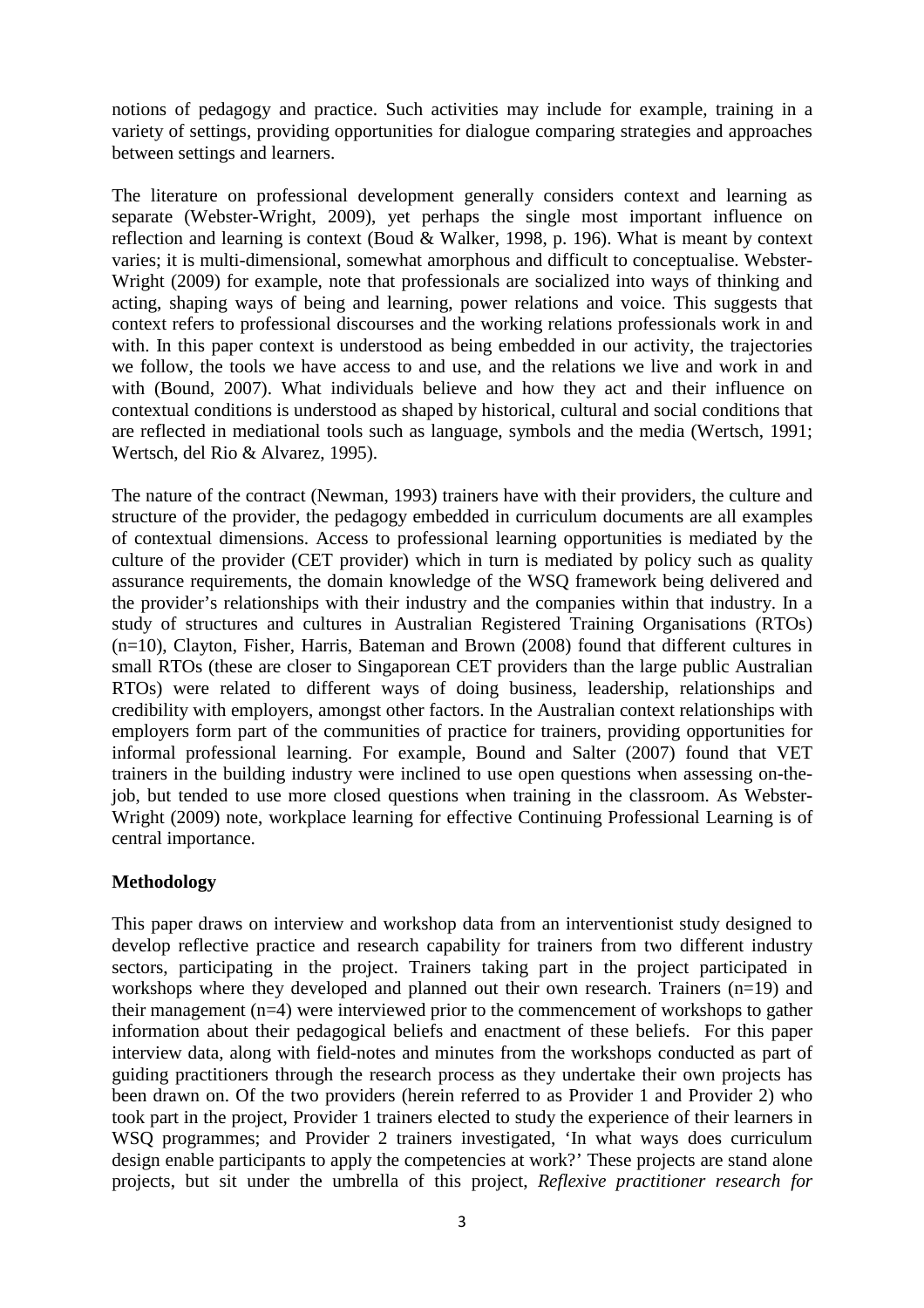*professional learning in CET*. The research was designed to provide opportunities for professional learning for participating trainers. In addition to this qualitative data a national online survey of the population of WSQ trainers (n=2282) was conducted with 592 responses. Data is being analysed at the time of writing.

#### **Findings and discussion**

The trainers interviewed ranged in the number of years they had been training, from two years at time of interviewing to more than 10 years. For the most part, trainers are highly qualified; however a surprising number, do not have ACTA. Of the eight trainers who do not hold ACTA, one has undertaken a number of modules and another two are in the process of undertaking ACTA. Three trainers hold post graduate qualifications in fields other than education and training, but do not hold an undergraduate degree, illustrating the varied pathways adults follow in developing their qualification profiles. Of the qualifications trainers hold, ACTA is the only qualification that provides trainers with some pedagogical knowledge and skill. Trainers have pedagogical questions and issues such as, what cognitive level do we expect of our learners? How do we encourage engagement and participation? What assists learners apply what they learn in class? To what extent do work-books encourage deep learning? This is an indication of committed professionals with a strong identity with the profession, requiring opportunities for exploration.

Opportunities for professional learning undertaken by trainers include short courses related to domain knowledge and to training, as well as seminars and workshops. Professional learning consists of being part of communities of practice and meetings in which issues are discussed and there is potential for learning. For Provider 2 the most popular sessions are related to updating domain knowledge (91%) compared to only 64% of courses related to training. The reverse of this is true for Provider 1, where 71% attended domain knowledge sessions and 86% attended formal sessions related to training.

Trainers actively seek to and do attend considerable professional development and learning activities. Given that for both providers there is strong support of activities organised by the provider, it is important for providers to have not only an active professional learning programme, but to strategically develop such programmes. Issues related to professional learning identified by trainers can be categorised into three groups:

- Keeping up to date with industry change;
- Managing pedagogical processes; and
- Understanding pedagogical theory as it relates to practice.

Keeping up to date with industry practice to ensure that what trainers deliver is current and relevant was something of concern to nearly all participants, more so amongst Provider 2 trainers. Managing pedagogical processes includes a desire to learn more about, for example, managing time and content to avoid superficial learning as evident in the following quotes from the study, "*are learners who do not participate in group work actually learning?*", or seeing other methods in use, and "*how can I help [the participants] learn better?*". Structuring of the learning experience is critical to trainers managing and juggling curriculum, trainee needs and their learning. Trainers expressed a desire for access to formal opportunities to better understand pedagogical theory as it relates to practice.

### *Formal support and performance management*

Performance management processes provide opportunities to receive and provide feedback, access to courses, seminars and conferences. Each of the providers participating in the study has in place a formal process for performance management including an organised induction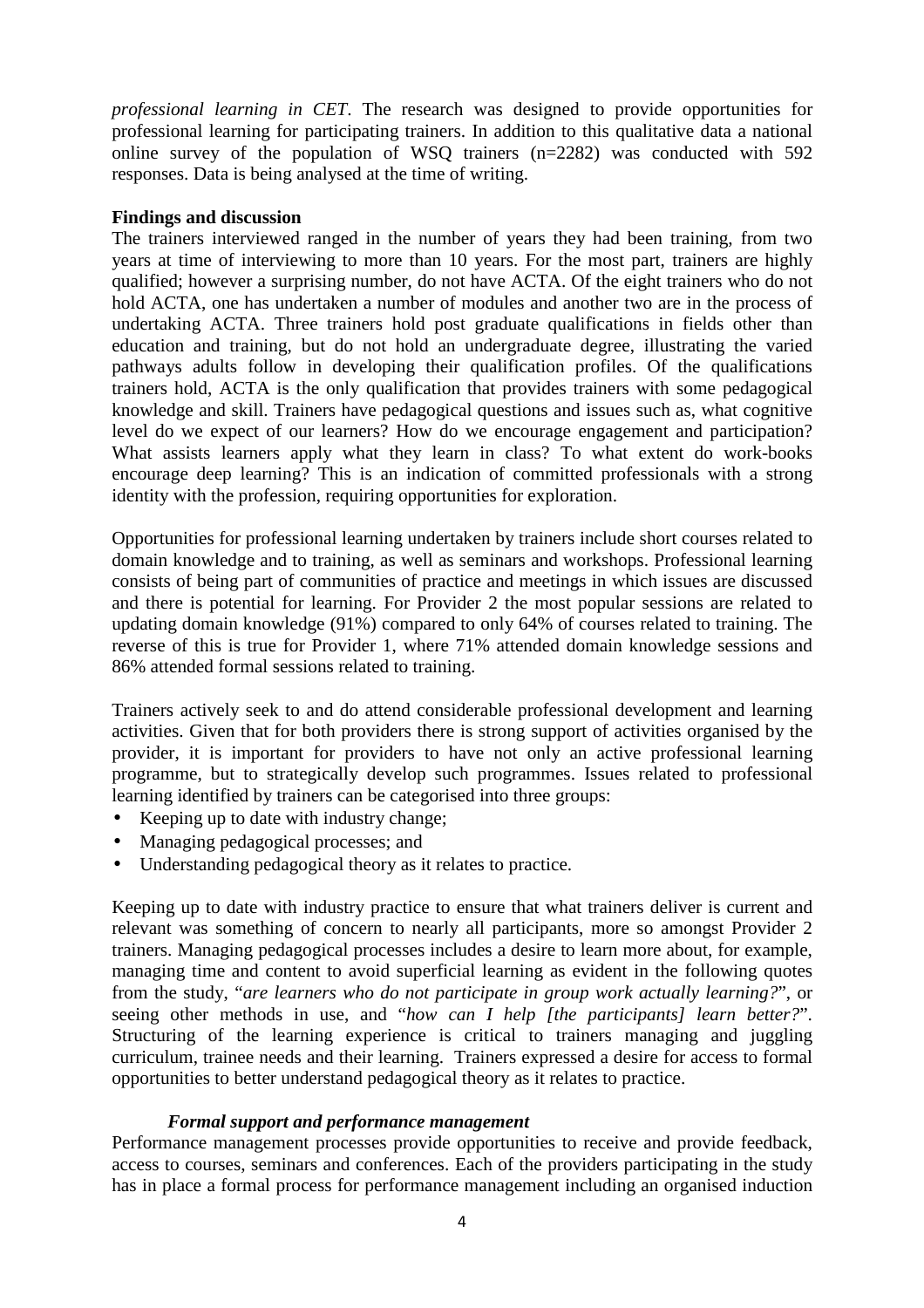process for new adjunct and permanent trainers and assessors. New appointees are observed by full time appointees and feedback given. Both Providers use a rating system. Provider 1 has developed a full handbook and standard operating procedures for trainers and assessors. The trainer observation report covering twenty competencies organised into four sections is part of the handbook. Both providers continue to observe trainers and provide feedback, in one case twice a year (unless the standard of the trainer requires more feedback) and in the other case, quarterly. Both Providers monitor those who fall under a certain standard.

Trainers are assigned a mentor who is a permanent employee. However, a number of adjunct trainers indicated that before going to their mentor they seek clarification and/or input from someone they know better, as once the mentor is approached it is "*official"*. In addition adjunct trainers indicate it can be quite difficult to gain access to their mentor, as they are busy and between the different training schedules it is difficult to find a time to meet.

Full-time trainers have access to courses, seminars and conferences. Adjunct trainers attending sessions often have to choose between the session and earning income. Provider 1 has an ongoing community of practice open to all trainers, however response to this community of practice is varied, with one participant indicating the value of opportunities for sharing and another indicating that the employment arrangements and subsequent divisions between full-time and adjunct trainers strongly limits possibilities for sharing information.

*We don't really share much information because of the conflicts of interest, because schools will give classes to full-time trainers first, usually. So then it's the turn for the associate trainer [adjunct]. That's why associate trainers will not share much information with us; it's a very distinct two groups of people.* 

A number of trainers expressed an interest in accessing opportunities to learn more about pedagogical issues, as summed up in the following quote.

*Adjunct trainers we are on our own, and where can I learn other than ACTA? There are very limited resources.* 

One trainer commented that courses on how to train effectively provided externally,

*Usually go on about that same thing which is humour. I'm more interested in some theories to explain how things can be more effective and I think theories are important it's a good way to ground explanations. I don't know where I can find all this; I would prefer some short courses program which is more immediate.* 

However, another aspect of the reported lack of access to formal professional development is the extent to which trainers perceive opportunities such as meetings "*to get suggestions for modules*" and "*there are regular meetings where we can share our problems*" where feedback is welcomed as part of professional development. Perception is one aspect; the other is the extent of access. Full time employees can readily attend such sessions, however, adjunct trainers may be missing opportunities to generate income by attending such sessions. One adjunct trainer commented,

*Any activities I will just participate ... 'cause otherwise we just conduct, okay, finished the assessment, pass that, and then a new class again, so we never have the time to sit down and think about this.* 

This comment suggests that the extent to which professional learning is an implicit part of the identity of trainers is mediated by the structure and timing of their work as well as the extent to which individual agency is exercised in relation to continuous professional learning.

Peer support as in informal exchanges and guidance that occurs in and out of the workplace (i.e. at the provider) does not appear to be extensive or valued by either Provider. For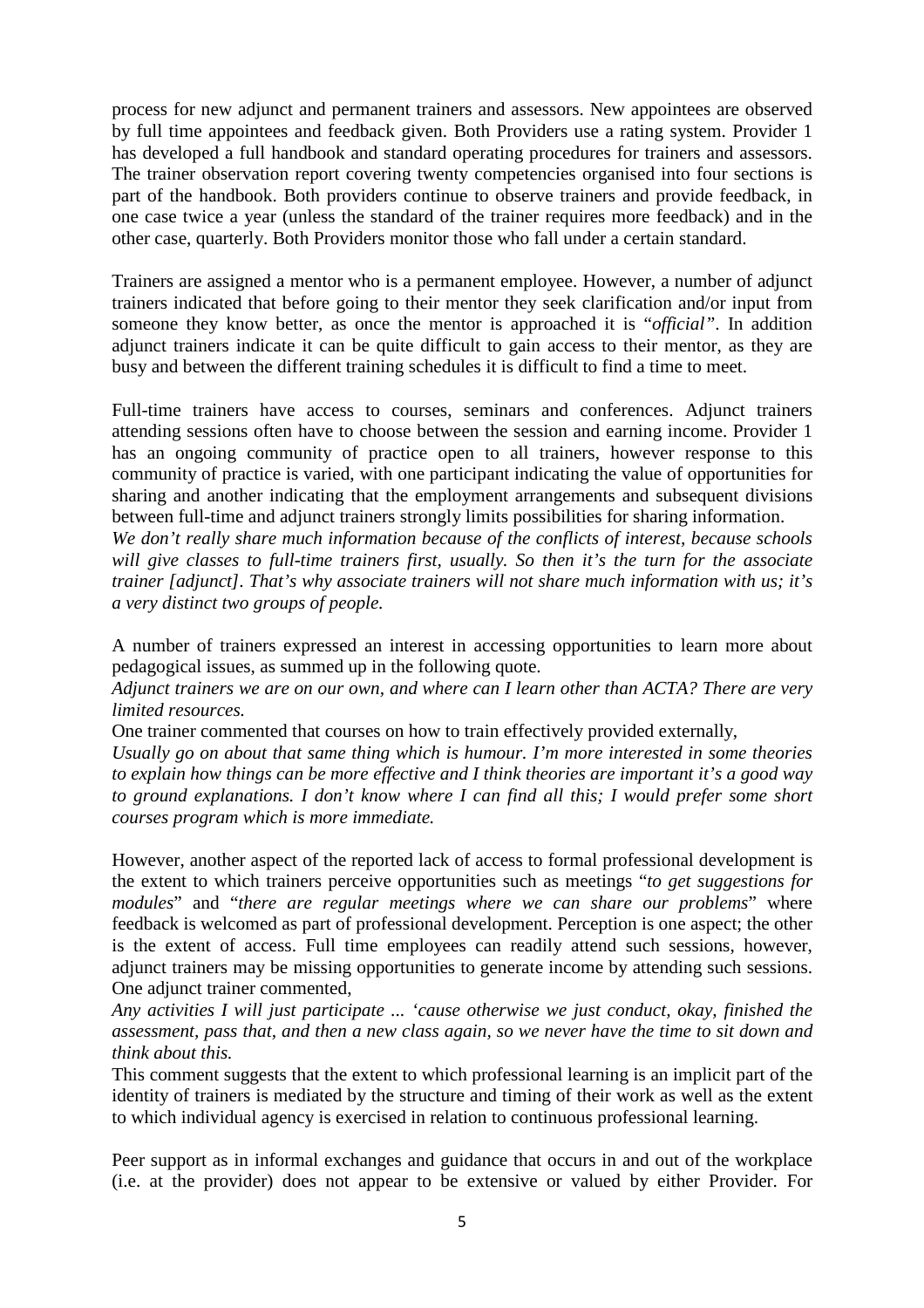example, one trainer mentioned there is some close friendships amongst some of the group where they talk about how they can "*improve the system*", the materials, assessment methods, sharing of student profiles to prepare each other for classes coming up. Another trainer commented that, *"I hardly have much opportunity to interact with my peers".* The ways in which most trainers appear to have built-in opportunities for peer support are through the scheduled observations of their training.

#### *Reflection*

Reflection is a critical aspect of professional learning and the potential to question taken for granted assumptions. Trainers reported they reflected to "*improve myself*", and "*how can I do it better next time*?" The following quotes from different trainers are evidence of the way in which reflection is deeply embedded in the way they work.

*After every class I reflect ... within my brain when I'm having my morning break or having breakfast, talking to my wife or whatever.* 

*I think I do it constantly I am never satisfied, so I tend to adapt.* 

*I always think about how can I do my class better if I give this class again. At the end or middle of the day I'll spend 5 minutes, how was my delivery.* 

Overt ways of reflecting, such as reported in the quotes above, are not the experience of every trainer. One trainer commented that she reflects as part of her preparation if the "*stakes are high I do a bit more preparation and homework*". Reflection is an inherent part of the preparation process; it is another point at which trainers reflect on previous practice. Trainers ask themselves "*how can I do it better next time?*", "*what has gone wrong*?", look at assessment results, use comments from feedback sheets from learners and, "*I will take note of what they did not like and I take note of what they like and I improve myself on the likes".*  They ask questions such as*, How can I help learners learn better*? A*re learners who do not participate in group work actually learning*? *How do I adapt the methods and structure of content to meet and manage learners' learning styles*? Typically however, trainers were concerned with technical issues; ensuring what they deliver is relevant, managing curriculum requirements and time, and ensuring they have learner's attention.

*The challenge for me is how can I conduct, impart the knowledge such that they can learn and then at the same time I can finish on time ... what are the things that I can take out and what the things that I should emphasise, highlight and at the same time help them to learn?* 

The quotes above are all examples of reflection undertaken by the individual; opportunities for collective reflection were rare or took place as part of the feedback of being observed. Reflection involves feelings and emotions (Dewey, 1933; Schön, 1983; Boud, Keogh & Walker, 1985) which is why being in a reflective space (physical, temporal, emotional and cognitively) and being part of a supportive group, is important. Given the structure and intensity of the work of both full-time and adjunct trainers and in the case of adjunct trainers, limited opportunities for formal and informal professional learning with others, it is not surprising that the trainers interviewed did not report engaging in reflection that requires a critical examination of underlying beliefs and assumptions that result in shifts in pedagogical practice. However, given the opportunity to engage in practitioner research and using their data as the source for questioning, trainers did engage in grappling with questions and issues that can result in rethinking practice.

For example, Provider 2 practitioners who at the time of writing of this report had interviewed trainers and learners and analysed their curriculum document and had begun to analyse it were grappling with issues such as:

- Transfer of learning, what facilitates it?
- How to distinguish passive learning from applied learning?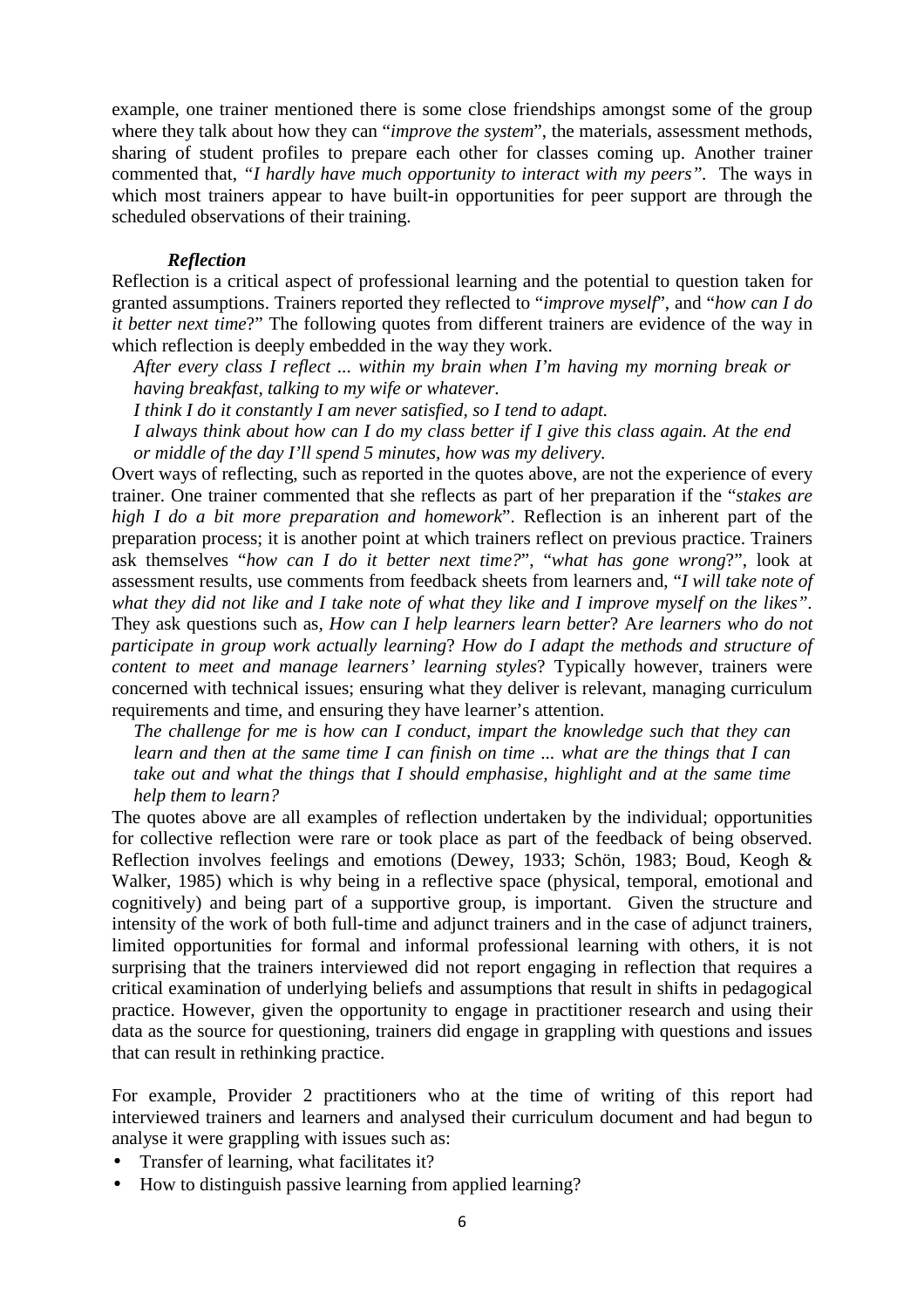- Examining the links between training and assessment–issues around assessment of learning and/or assessment *for* and *as* learning.
- The theory/practice nexus and ways of assessing.
- How to write curriculum so the learner is at the centre.
- Relationships between using activities e.g. case studies, levels of cognition (Workshops).

## **Professional development and learning**

There is clear evidence that practitioners involved in this project are strongly motivated to participate in professional learning and development opportunities. As would be expected, each provider has different professional development and learning opportunities for their practitioners. Both providers use observations and feedback to practitioners, however, one provider has developed this process far more extensively. This process aside, pedagogical support for practitioners appears to be somewhat random as it is based largely on access to full-time staff in their role of mentor. Access is problematic from the perspective of time and the quality of support; full-time staff have multiple roles, including training thereby limiting the time they have available for mentoring. In addition, in some instances, full-time staff may not have as much experience and/or pedagogical knowledge as the adjunct. Our data showed that in quite a number of cases, the adjunct staff were more innovative and displayed deeper pedagogical knowledge than some of the full-time staff. However, there are informal communities of support amongst practitioners, and in the case of one provider a formalised community of practice.

The large number of adjunct practitioners in the sector poses particular challenges for accessing professional learning. Practitioners participating in this project appear to prefer to access training offered by the provider. It would be useful to understand why this is the case. Is it because of the contextualisation? Is it to do with established relationships and informal communities of practice, or other reasons? Understanding why this preference and how extensive this preference is across the CET practitioner community have implications for the design of continuous professional learning for the sector.

Interest in managing pedagogical processes and understanding pedagogical theory as it relates to practice indicate practitioners are seeking to find ways of engaging learners, but for many of these practitioners, there is a focus on self as practitioner. The language used by practitioners, such as "*imparting knowledge*", "*engaging learners*", "*self-discovery*" have different meanings for each person and the meaning of the latter terms do not match the theories from which the terms engaging learning and self-discovery originate. Curriculum and the implementation of policy initiatives mediate practitioner's enactment of the curriculum (Bound, 2010). Professional learning for practitioners then cannot be conceived in a vacuum. If practitioners are given increased exposure to and opportunities to engage in critical dialogue that, for example, develops a shared language (Berry & Scheele, 2007) with which to critique and develop deeper understandings and encouragement to experiment with different approaches, to what extent does such an outcome match with the context in which they are training? Provider management, curriculum designers, policy–makers, auditors and so on are all stakeholders in a process of change underpinning the very idea of continuing professional development. The question then needs to be asked, professional learning and development for what and for who?

Practitioners have a deep concern for their learners and for many in this study, the opportunity to learn more about the learner (Watkins & Mortimore, 1999) and the process of learning are valued. If continuous professional learning were to have, for example, a focus on learning and the learner, this would require a critical reflective stance. While practitioners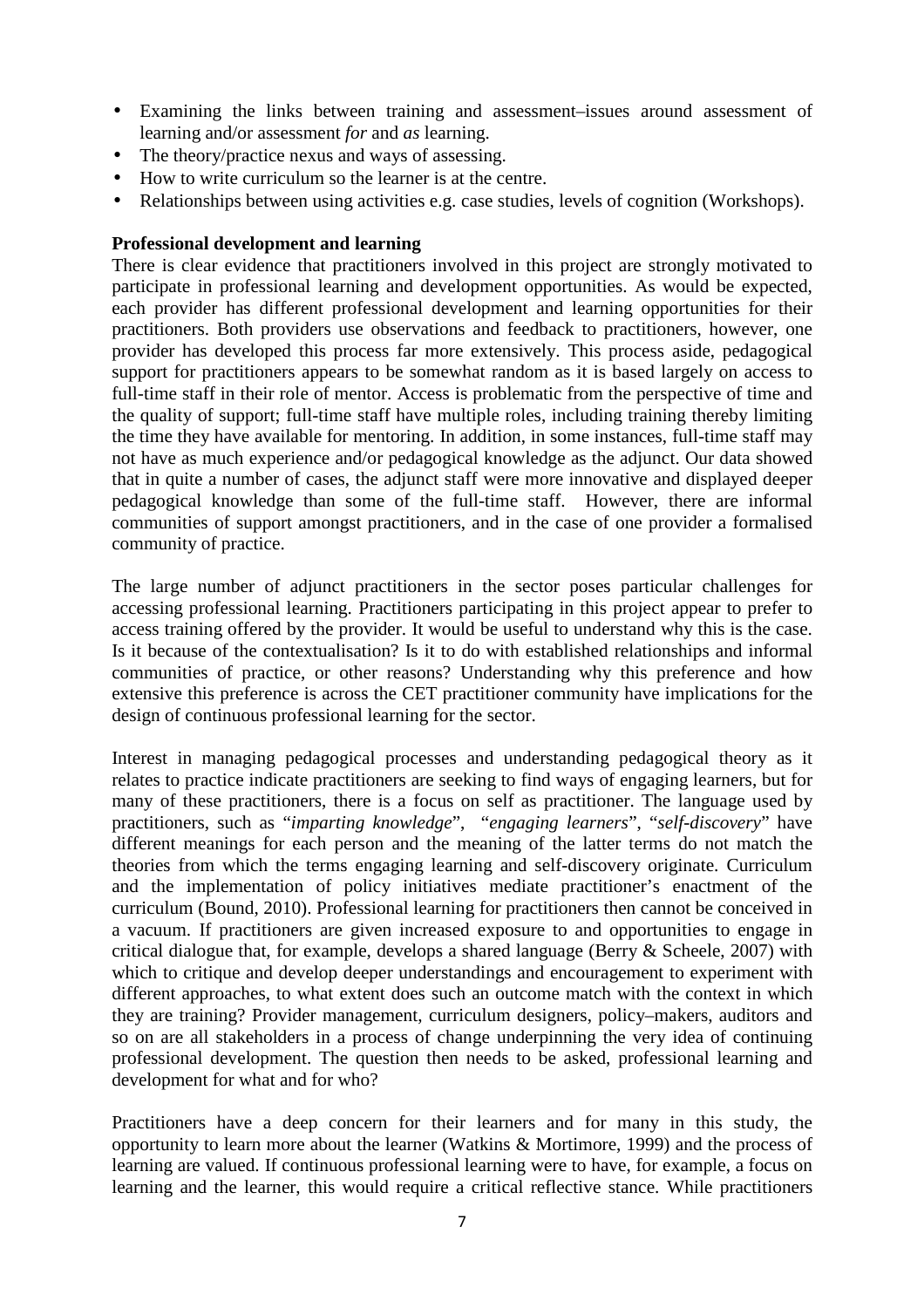engage in reflection, it is not *critical* reflection. Indeed, as stated by Borko (2004, p. 7) "discussions that support critical examination of teaching are relatively rare" and "developing teacher communities is time consuming and difficult." (2004) suggests it is important to bring the classroom or teaching environment to the professional development setting. So for example, videos of sessions, samples of work, and plans are all artefacts for examining practice and developing ideas for improvement. However such approaches require more than the artefacts to develop a *critical* reflective stance; it requires a shared language, and theoretical frameworks with which to provide alternative lenses to critique.

### **Challenges for professional learning**

There are a number of different contextual layers in the challenges for continuing professional learning for this sector. These contextual layers include national policy, the dispersement of trainers across some 400 private providers, the historical context of learners that trainers teach expecting to be told and to remember as they had experienced in their school days, and the similar learning autobiography of trainers, unless they studied offshore. Challenges can be summed up as:

- The youthfulness of the sector resulting in varied pedagogical knowledge across the sector;
- Policy and its interpretation by providers and trainers;
- Varied knowledge and skills within providers to develop professional learning programs;
- Limited access to opportunities to develop and share pedagogical knowledge.

Given that competency-based training has only been delivered in Singapore since 2004, much has already been achieved in the development of, and extensive enrolments in the ACTA. The Diploma of Continuing Education and Training (DACE) commenced in October 2010. The hope is that this course, which is far more rigorous than ACTA will contribute extensively to the development of pedagogical knowledge in the sector. To cater for trainers who hold a Masters Degree, a Master of Training and Development (Griffith University) and A Master of Arts in Lifelong Learning (University of London) are offered. In addition the AEN, through its well attended formal seminars, visits to innovative sites and special interest groups contributes to providing opportunities for continuing professional learning. However, it is interesting to note that only a small number of the trainers participating in the *Reflexive practitioner research for professional learning in CET* study attended AEN events.

Policy such as the requirement that curriculum is developed, approved and audited, including by personnel who may not have extensive pedagogical knowledge contributes to teachercentred delivery. The emphasis on classroom delivery impacts negatively on opportunities for professional learning limiting exposure to diverse environments and management of multiple stakeholders. Although there is no difference in how different modes of delivery are funded, funding is outcome-based, and thus some training providers may be more inclined to focus solely on classroom-based training as there is a perception that on-the-job training takes a longer time to deliver outcomes. For example, between 2006 and 2009, a total of 22,781 programs were designed. Of these only 16 programmes were designed to include on-the-job experience, 126 with a practical/practicum component, and one with supervised field training. None identified online learning as a form or component of delivery (Bound & Lin, 2010). The role of research in identifying these issues is valued by WDA and findings from studies undertaken in 2010 (Bound, 2010; Bound & Lin, 2010) have already been sourced as evidence of a need for change.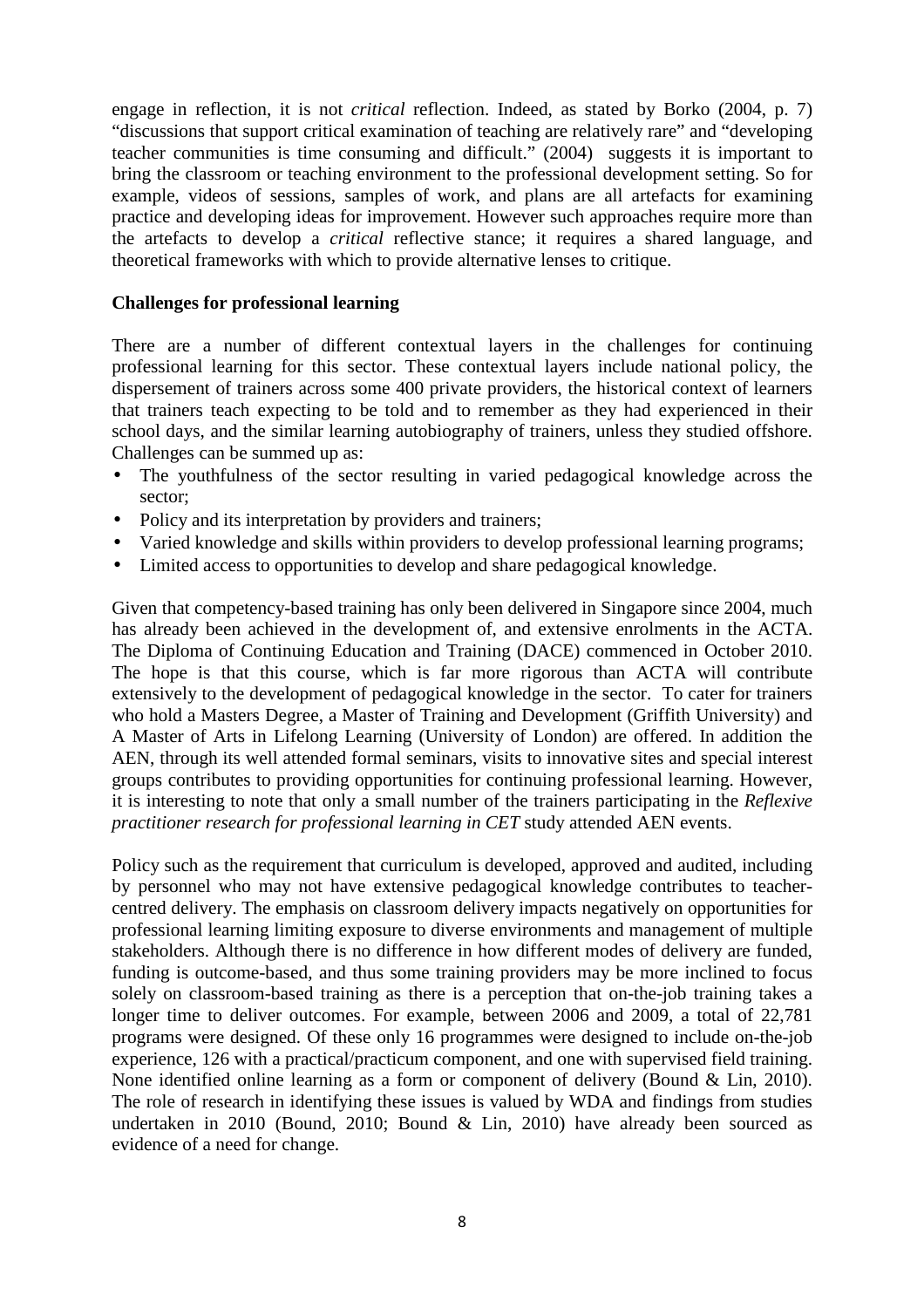Professional learning opportunities arranged by the Providers in this study are mainly structured experiences and opportunities to receive feedback through being observed. At this stage there is little evidence of the nature of this feedback. The data also illustrates that adjunct trainers have limited access to their mentors, as time is an issue for the adjuncts and the permanent trainers, as indicated by comments of this permanent trainer:

*I am teaching so many different classes, so I try to adopt a strategy as a facilitator so I don't have to study that much, because it's a never-ending story. I try to study everything, try to prepare everything; I also feedback to the management and say 'Can I focus on just a few modules so I can go into depth' but the management told me I have to do all these modules, so I can't cope, so I adopt the strategy to become a facilitator instead of a lecturer.* 

Apart from providing an indication of a high workload caused by the wide spread of different topics the trainer needs to be familiar with, this lamentation leads us to ask, how does this trainer understand what it is to facilitate? This issue of the use of terminology and its different meanings to different people is further identified in the comments of another trainer

What excites me is to be able to impart the knowledge to the people,...*I* would see myself as a *facilitator; not so much in terms of giving knowledge and information but it's more sharing of experiences*.

Many interviewees spoke about sharing of experiences meaning that they shared their stories and experiences. One trainer commented that if time permits at the end of a session he asks learners, "*What do you think about the story*?" and asks them to write down or articulate how they would apply what they have taken from the story. One of his major challenges is, "*the whole application, it is very difficult*".

Trainers are asking questions about their practice, but at this stage appear to have limited structured opportunities to explore alternative perspectives. The future trajectory of trainers in the CET sector is one where there will be an expectation that they continue to develop their pedagogical knowledge, skill and work through changes in their everyday practice. Demands placed upon trainers in response to the national push to develop innovation and creativity require not only changes in practice, but system changes.

## **Conclusion**

The AEN is an important contributor to the professionalisation of the sector, as are the range of courses available. The challenges facing the sector move beyond these programs. An approach that targets individual trainers will only achieve so much. Professional learning models for the sector must address the needs of all stakeholders, including those involved in developing policy and undertaking audits. The challenges facing the sector suggest there is a need for:

- A re-examination of systems and policy that inadvertently encourage teacher centred approaches;
- Work to be undertaken with providers to develop values and systems that encourage risk taking, the sharing of learning and asking hard questions and development of support systems;
- That these qualities in organisations be rewarded through policy initiatives and system practices;
- Providers and other relevant agencies to establish and share resources that will enable trainers to pose questions about their practice and receive support, develop a shared language and deepen understandings of theoretical frameworks;
- Trainers to engage in professional learning activities on a regular basis. These activities must be meaningful, authentic, enable trainers to better understand their own professional learning and give them voice;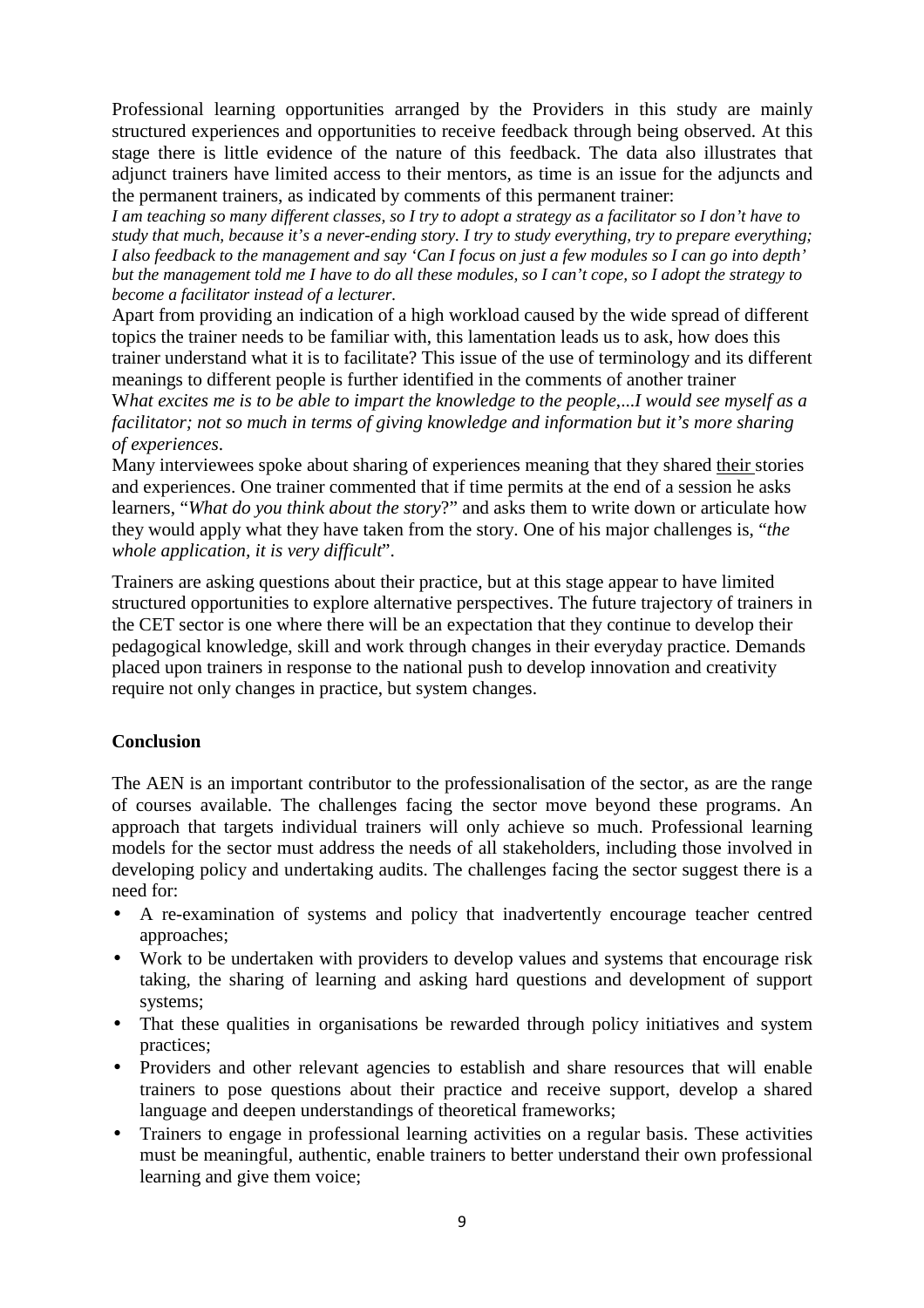- The use of artefacts of and from learning settings (e.g. videos of sessions, samples of work, lesson plans) to trigger critical dialogue and reflection;
- Ongoing research for research informed practice and policy.

#### **References**

- Berry, A. & S. Scheele (2007). Professional learning together: Building teacher educator knowledge through collaborative research. In *Dimensions of professional learning: Professionalism, practice and*
- Borko, H. (2004). Professional development and teacher learning: Mapping the terrain. *Educational Researcher*, *33*(8): 3-15.
- Boud, D., Keogh, R. & D. Walker (1985). *Reflection: Turning experience into learning.* London: Kogan Page.
- Boud, D. & Walker, D. (1998). Promoting reflection in professional courses: The challenge of context. *Studies in Higher Education*, *23*(2): 191-205.
- Bound, H. (2007). *Institutional collaboration, learning and context: A case study of Tasmanian information technology institutions*. University of Tasmania, Doctorate of Philosophy.
- Bound, H. (2011). Developing quality online dialogue: Dialogical inquiry. *International Journal of Teaching and Learning in Higher Education.*22(2)107-119.
- Bound, H. (2010). *Reflexive practitioner research for professional learning in CET. IAL: Singapore.*
- Bound, H. & Lin, M. (2010). *Workforce Skills Qualifications (WSQ) and workplace learning and assessment. IAL: Singapore.*
- Bound, H. & Salter, A. (2007). Using ICT resources in project-based learning within a vocational education and training environment. In *Technology and teaching*, J. Sigafoos and V. A. Green (eds.). Hauppauge, NY: Nova Science Publishers, Inc.
- Brookfield, S. (1995). *Becoming a critically reflective teacher*. San Francisco: Jossey-Bass Publishers.
- Browne, L., Kelly, J. & Sargent, D. (2008). Change or transformation? A critique of a nationally funded programme of continuous professional development for the further education system. *Journal of Further and Higher Education*, *32*(4): 427-439.
- Chan, K. W. & R. G. Elliott (2004). Relational analysis of personal epistemology and conceptions about teaching and learning. *Teaching and Teacher Education*, *20*(8): 817-831.
- Clayton, B., Fisher, T., Harris R., Bateman A. & M. Brown (2008). *A study in difference: Structures and cultures in Australian registered trading organisations*. Adelaide: National Centre for Vocational Education Research (NCVER).
- Cook, T. (2009). The purpose of mess in action research: Building rigour through a messy turn. *Educational Action Research*, *17*(2): 277-291.
- Dadds, M. (2009). Continuing professional development: Nurturing the expert within. *Professional Development in Education*, *23*(1): 31-38.
- Dewey, J. (1933). *How we think: A restatement of the relation of reflective thinking to the educative process*. Boston: D.C. Heath and Company.
- ESC (2010). *Report of the Economic Strategies Committee, Singapore*. Retrieved 3 August 2010 from: http://www.esc.gov.sg/index.htm.
- Fives, H. (2003). *Exploring the relationships of teachers' efficacy, knowledge and pedagogical beliefs: A multimethod study*. University of Maryland, Doctorate of Philosophy.
- Newman, M. (1993). *The third contract: Theory and practice in trade union training*. Sydney: Stewart Victor Publishing.
- Salvo, S. & Lupou, R. (2009). The adult educator in Europe professionalization challenges and the alternative of validation of learning outcomes. *Procedia Social and Behavioral Sciences*, *1*: 2227–2232.
- Schön, D. (1983). *The reflective practitioner: How professionals think in action*. London: Temple Smith.
- Watkins, C. & Mortimore, P. (1999). Pedagogy: What do we know? In *Understanding pedagogy and its impact on learning*, P. Mortimore (ed.). London: Paul Chapman Publishing Limited.
- Webster-Wright, A. (2009). Reframing professional development through understanding authentic professional learning. *Review of Educational Research*, *79*(2): 702-740.